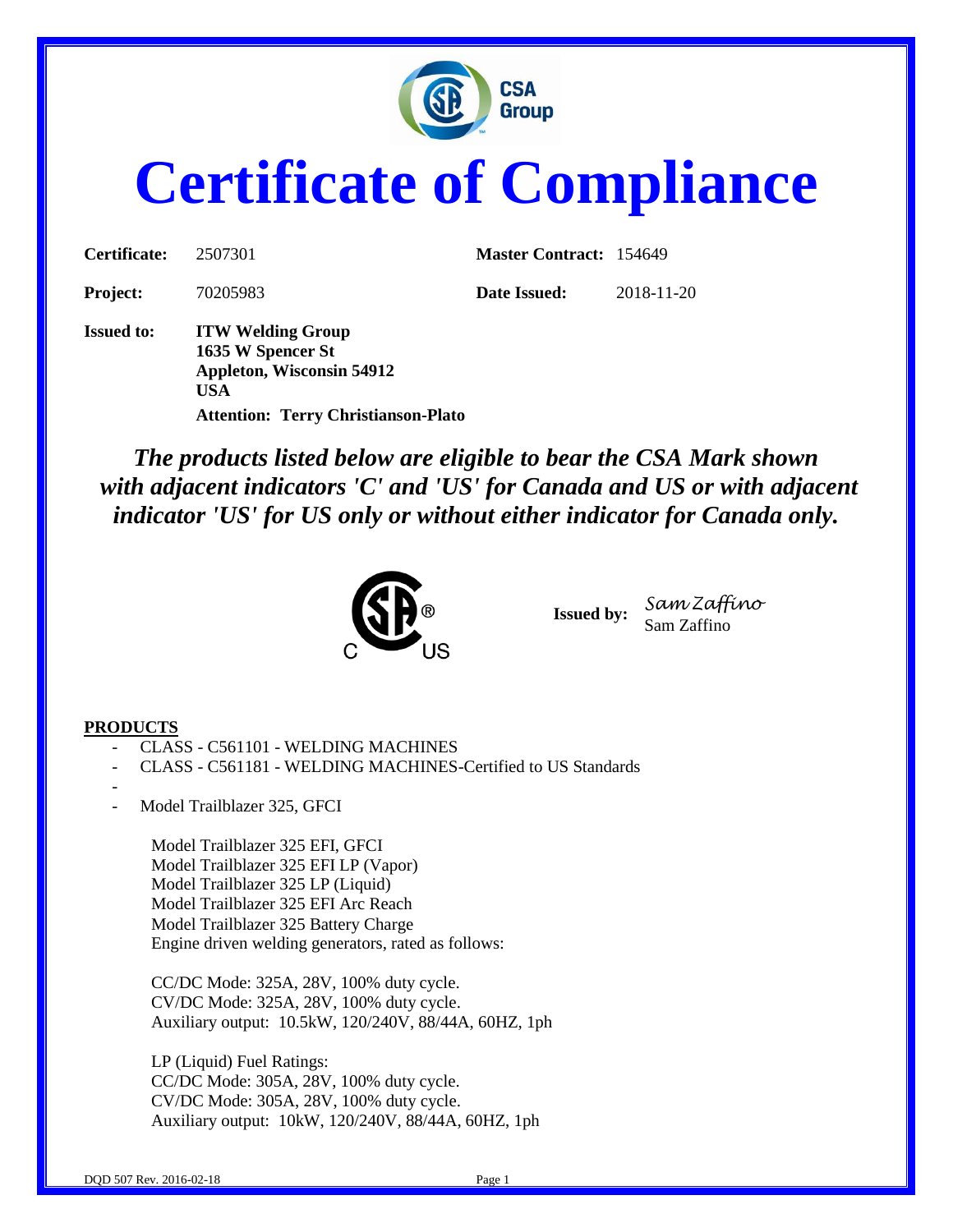

**Certificate:** 2507301 **Project:** 70205983

**Master Contract:** 154649 **Date Issued:** 2018-11-20

-Model TRAILBLAZER 325 (Diesel) Model Trailblazer 325, GFCI (Diesel) Model Trailblazer 325X Diesel (Kubota) W/ArcReach Model Trailblazer 325 GFCI/Exel Power Model Trailblazer 325 GFCI/Exel Power/Arc Reach Model RDA D325K 3+12 Engine driven welding generators, rated as follows:

> CC/DC Mode: 325A, 33V, 100% duty cycle. CV/DC Mode: 325A, 33V, 100% duty cycle. Auxiliary output: 10.5kW, 120/240V, 88/44A, 60HZ, 1ph

#### **APPLICABLE REQUIREMENTS**

CSA Std. C22.2 No. 60-M1990 - Arc Welding Equipment CSA Standard C22.2 No 100 - Motors and Generators

- 
- UL Std. No.551 7<sup>th</sup> Edition Transformer Type Arc-Welding Machines